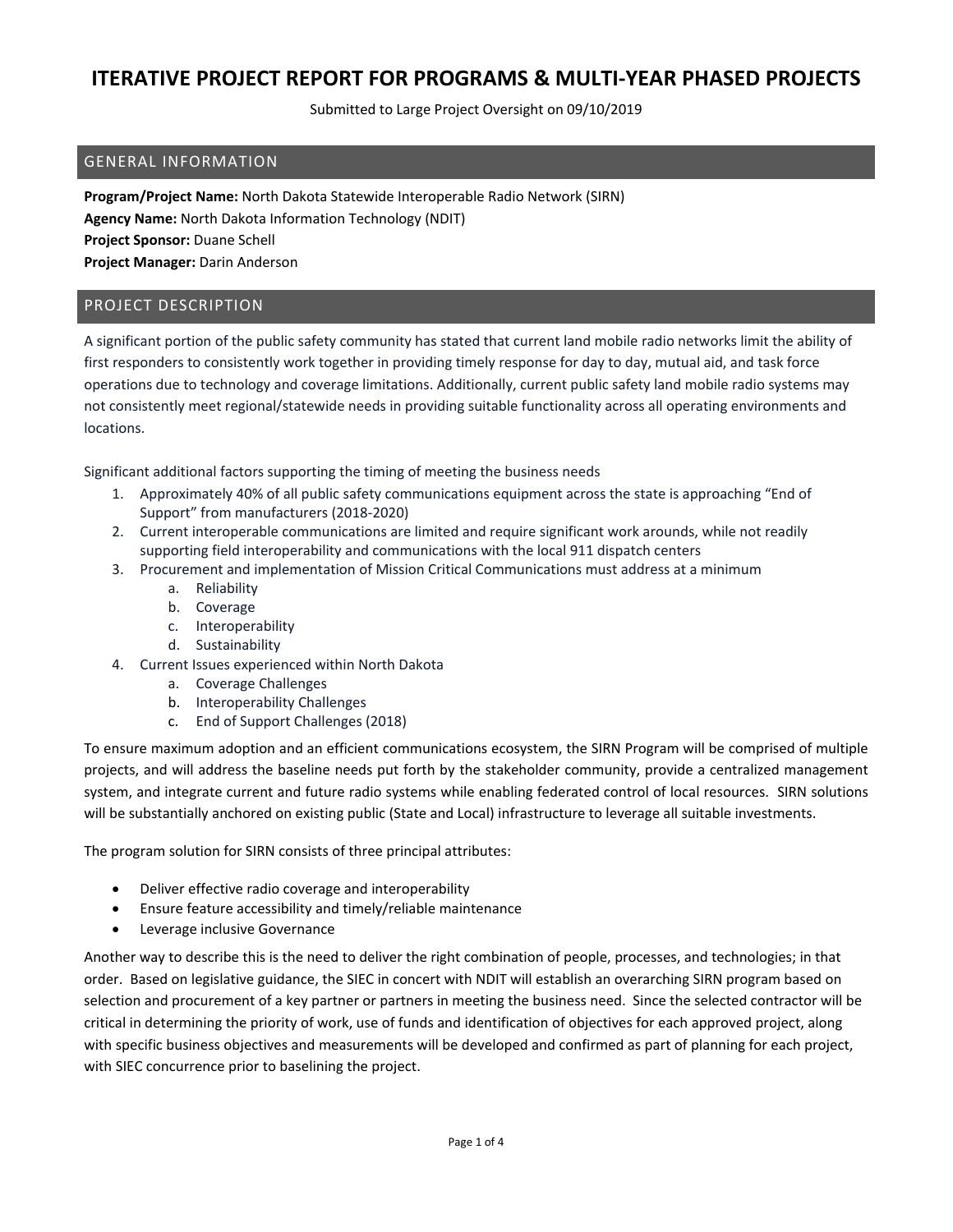Submitted to Large Project Oversight on 09/10/2019

### BUSINESS NEEDS AND PROBLEMS

Per the Statewide Interoperable Radio Network Feasibility Study, public safety communications systems in the State of North Dakota are at a critical juncture. The State's current mission critical networks are comprised of a patchwork of dozens of aging and disparate systems that have not kept pace with the public safety community's evolving needs for increased reliability, performance, and interoperability. These land mobile radios serve as an essential communications tool for over 900 public safety and other public sector agencies comprised of 20,000 users and devices and 23 Public Safety Answering Points ("PSAP", "Dispatch", or 9‐1‐1 Call Centers") distributed across all 53 counties and several state agencies. Many of these systems—primarily anchored on 1970s technology, and implemented individually by State, local, and municipal entities over the past three decades—will soon reach the end of their functional lifecycle and, as the vendors begin to sunset old technologies, will no longer be supported by their manufacturers.

#### PROJECT FORMAT

**Program/Project Start Date:** August 1, 2019

**Budget Allocation at Time of Initial Start Date:** \$120,000,000

**How Many Phases Expected at Time of Initial Start Date:** Three Phases, with sub phases or groups each being managed as a project

**Phased Approach Description:** Iterative waterfall

**Estimated End Date for All Phases Known at Time of Initial Start Date:** Term of the contract is 5 years (August 2024), with up to 4 one‐year extensions.

#### PROJECT ROAD MAP

The project road map shows the high level plan or vision for the program/projects/phases. It is intended to offer a picture of the lifespan of all the effort that is expected to be required to achieve the business objectives.

| Project  | <b>Title</b>    | <b>Scope Statement</b>                             | <b>Estimated</b> | <b>Estimated</b> |
|----------|-----------------|----------------------------------------------------|------------------|------------------|
| or Phase |                 |                                                    | <b>Duration</b>  | <b>Budget</b>    |
|          |                 |                                                    | (months)         |                  |
| Phase 1  | Core & Consoles | Establish Network Core and Five (5) PSAP equipment | 11 Months        | \$5,741,102.14   |
| Group 1  | (5)             | replacements (Grand Forks, Minot, Stutsman,        |                  |                  |
|          |                 | Barnes, & Richland                                 |                  |                  |
| Phase 1  | Console         | Console replacement group 2                        | <b>TBD</b>       | <b>TBD</b>       |
| Group 2  | Replacement     |                                                    |                  |                  |
| Phase 1  | Console         | Console replacement group 3                        | <b>TBD</b>       | TBD              |
| Group 3  | Replacement     |                                                    |                  |                  |
| Phase 1  | Console         | Console replacement group 4                        | TBD              | <b>TBD</b>       |
| Group 4  | Replacement     |                                                    |                  |                  |
| Phase 2  | RF Buildout &   | RF Buildout of state-owned towers, tower           | TBD              | <b>TBD</b>       |
| Group 1  | Simulcast       | construction, enclosure construction and Simulcast |                  |                  |
| Phase 2  | RF Buildout &   | RF Buildout of leased tower sites and Simulcast    | <b>TBD</b>       | <b>TBD</b>       |
| Group 2  | Simulcast       |                                                    |                  |                  |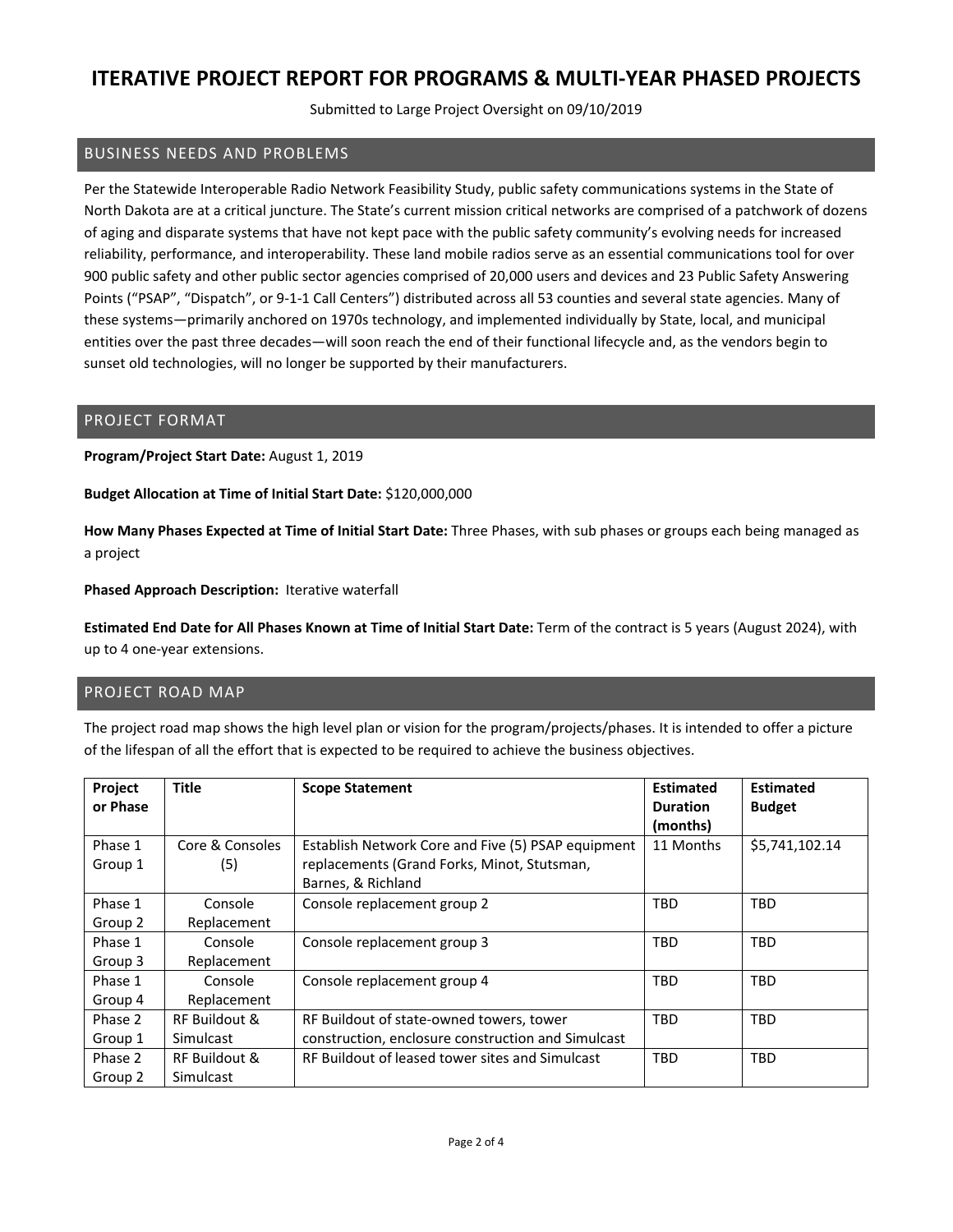Submitted to Large Project Oversight on 09/10/2019

| Phase $\sim$       | RF B<br><b>Buildout &amp;</b> | RF Buildout of leased<br>l tower sites | TBD. | <b>TBD</b> |
|--------------------|-------------------------------|----------------------------------------|------|------------|
| <del>ة</del> Group | $\sim$<br>Simulcast           |                                        |      |            |

#### PROJECT BASELINES

The baselines below are entered for only those projects or phases that have been planned. At the completion of a project or phase a new planning effort will occur to baseline the next project/phase and any known actual finish dates and costs for completed projects/phases will be recorded. The startup report will be submitted again with the new information.

| Project  | Program/             | <b>Baseline</b>   | <b>Baseline</b> | <b>Baseline</b> | Actual             | <b>Schedule</b> | <b>Actual Cost</b> | Cost     |
|----------|----------------------|-------------------|-----------------|-----------------|--------------------|-----------------|--------------------|----------|
| or Phase | <b>Project Start</b> | <b>Execution</b>  | <b>End Date</b> | <b>Budget</b>   | <b>Finish Date</b> | Variance        |                    | Variance |
|          | <b>Date</b>          | <b>Start Date</b> |                 |                 |                    |                 |                    |          |
| Phase 1  | 2012                 | 8/2019            | 6/2020          | \$5,741,102.14  | <b>TBD</b>         | <b>TBD</b>      | <b>TBD</b>         | TBD      |
| Group 1  |                      |                   |                 |                 |                    |                 |                    |          |
| Phase 1  |                      |                   |                 |                 |                    |                 |                    |          |
| Group 2  |                      |                   |                 |                 |                    |                 |                    |          |
| Phase 1  |                      |                   |                 |                 |                    |                 |                    |          |
| Group 3  |                      |                   |                 |                 |                    |                 |                    |          |
| Phase 1  |                      |                   |                 |                 |                    |                 |                    |          |
| Group 4  |                      |                   |                 |                 |                    |                 |                    |          |
| Phase 2  |                      |                   |                 |                 |                    |                 |                    |          |
| Group 1  |                      |                   |                 |                 |                    |                 |                    |          |
| Phase 2  |                      |                   |                 |                 |                    |                 |                    |          |
| Group 2  |                      |                   |                 |                 |                    |                 |                    |          |
| Phase 2  |                      |                   |                 |                 |                    |                 |                    |          |
| Group 3  |                      |                   |                 |                 |                    |                 |                    |          |

### **OBJECTIVES**

| Project            | <b>Business Objective</b>                                        | <b>Measurement Description</b>                                                                       | Met/           | <b>Measurement Outcome</b>                          |
|--------------------|------------------------------------------------------------------|------------------------------------------------------------------------------------------------------|----------------|-----------------------------------------------------|
| or Phase           |                                                                  |                                                                                                      | <b>Not Met</b> |                                                     |
| Phase 1<br>Group 1 | Establish SIRN Network<br>Cote & PSAP Console<br>Replacement (5) | Establishment of a fully<br>redundant core and installation<br>of fully functional PSAP<br>equipment |                | No impacts to daily operations<br>at the PSAP level |
| Phase 2            | RF Buildout of state-                                            |                                                                                                      |                |                                                     |
| Group 1            | owned towers, tower                                              |                                                                                                      |                |                                                     |
|                    | construction, enclosure                                          |                                                                                                      |                |                                                     |
|                    | construction and                                                 |                                                                                                      |                |                                                     |
|                    | <b>Simulcast</b>                                                 |                                                                                                      |                |                                                     |
| Phase 1            | Console replacement                                              |                                                                                                      |                |                                                     |
| Group 2            | group 2                                                          |                                                                                                      |                |                                                     |
| Phase 2            | RF Buildout of leased                                            |                                                                                                      |                |                                                     |
| Group 2            | tower sites and Simulcast                                        |                                                                                                      |                |                                                     |
| Phase 3            | RF Buildout of leased                                            |                                                                                                      |                |                                                     |
|                    | tower sites and Simulcast                                        |                                                                                                      |                |                                                     |